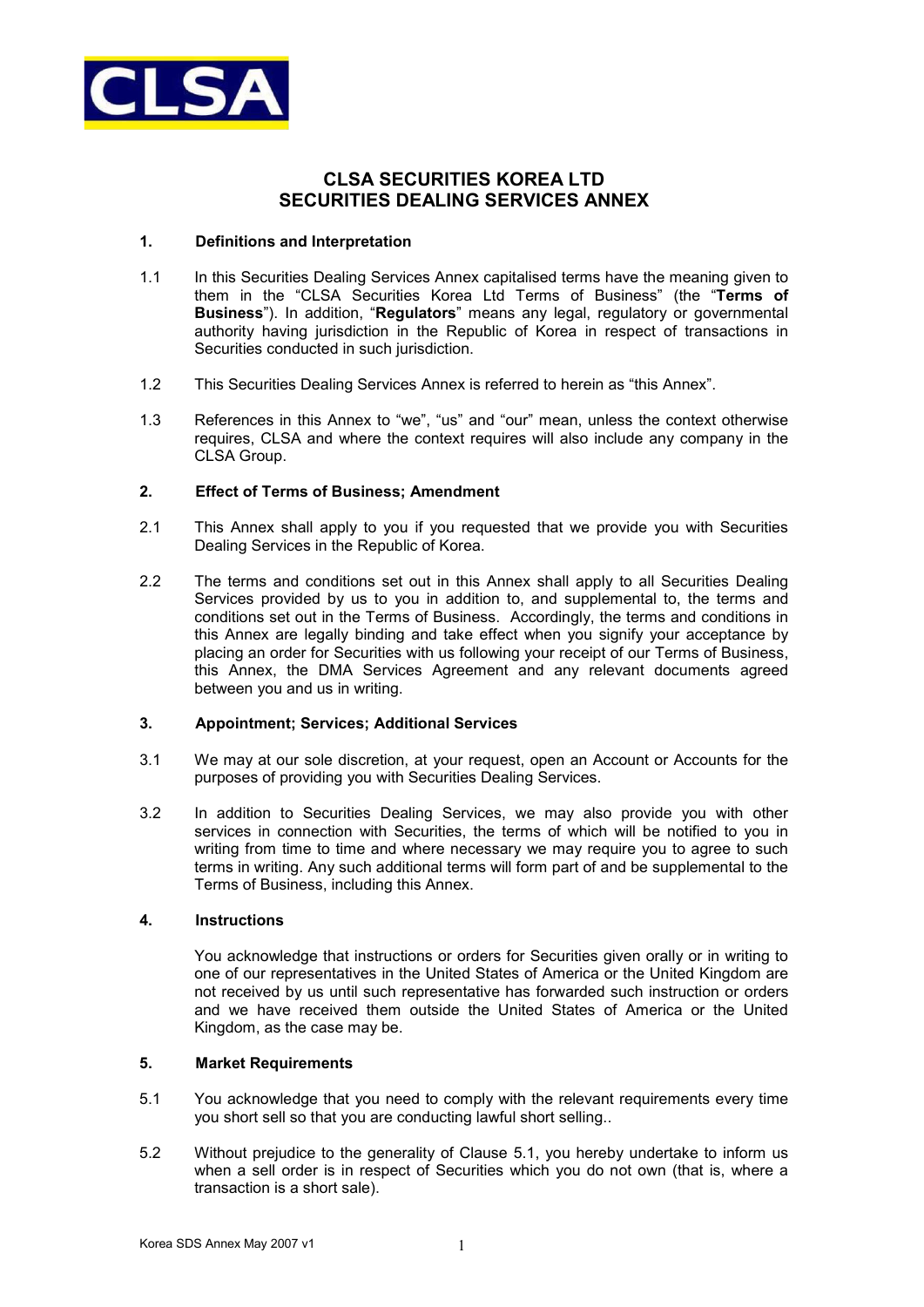

5.3 In respect of any transactions duly concluded on the trading floor of the Exchange, the rules of the Exchange and of the Clearing House, and in particular, those relating to trading and settlement shall be binding upon both you and us.

#### **6. Concerning Transactions in Securities**

- 6.1 We shall be under no duty to investigate, participate in or take affirmative action concerning attendance at meetings, voting or other rights attaching to or derived from Securities. We shall have no responsibility to take any action in respect of proxies received.
- 6.2 You hereby authorise us:
	- (a) To hold any Securities on your behalf in the name of a nominee appointed by us or as you may direct in writing. Where Securities are held by our nominee on your behalf:
		- (i) We shall not be obliged to return exactly the same Securities as were originally deposited by you with us but only to return Securities in the same quantity, class and denomination; and
		- (ii) we may commingle such Securities with Securities held by our nominee on behalf of our other clients provided that we identify such Securities in our records as being held for your account;
	- (b) to administer all benefits attaching to the Securities held by us on your behalf including but not limited to rights issues, capitalisations, scrip dividends and offers and (without limitation) to collect any dividends or interest accruing or payable on any Securities held by us or any nominee appointed by us or any Securities, rights, money or property accruing, arising or offered by way of redemption, bonus, preference, option or otherwise to or in respect of such Securities and to credit the same to your Account(s) and to be held in the name of a nominee appointed by us in trust for you. Nothing in this subclause shall be construed as placing on us any liability whatsoever in respect of any calls, instalments or other payments relating to any Securities held by a nominee appointed by us as aforesaid or in respect of any Securities, rights, money or property accruing, arising or offered on the above basis;
	- (c) we shall use reasonable efforts to give you notice of any necessary information we receive in relation to any benefit attaching to your Securities which requires your instructions and to indicate whether any decision is required of you and to specify a date by which it is needed. If we do not receive such instructions in sufficiently reasonable time, we shall be authorised at our sole and absolute discretion to take or omit to take any action. We shall have no obligation to notify you of any other matters relating to Securities held by our nominee except as aforesaid;
	- (d) to place, uplift and renew cash deposits in currencies on your behalf and, in the exercise of such discretion, from time to time as we think fit, to debit your Account(s) with us for deposits placed or renewed and to credit your Account(s) with us for deposits uplifted; and
	- (d) we shall have the right, exercisable at any time, to close any Account(s) maintained in your name and/or on your behalf without ascribing any reason for doing so at our absolute discretion at any time.
- 6.3 If you effect transactions for the account of your clients, whether on a discretionary or non-discretionary basis, and whether as agent or by entering into matching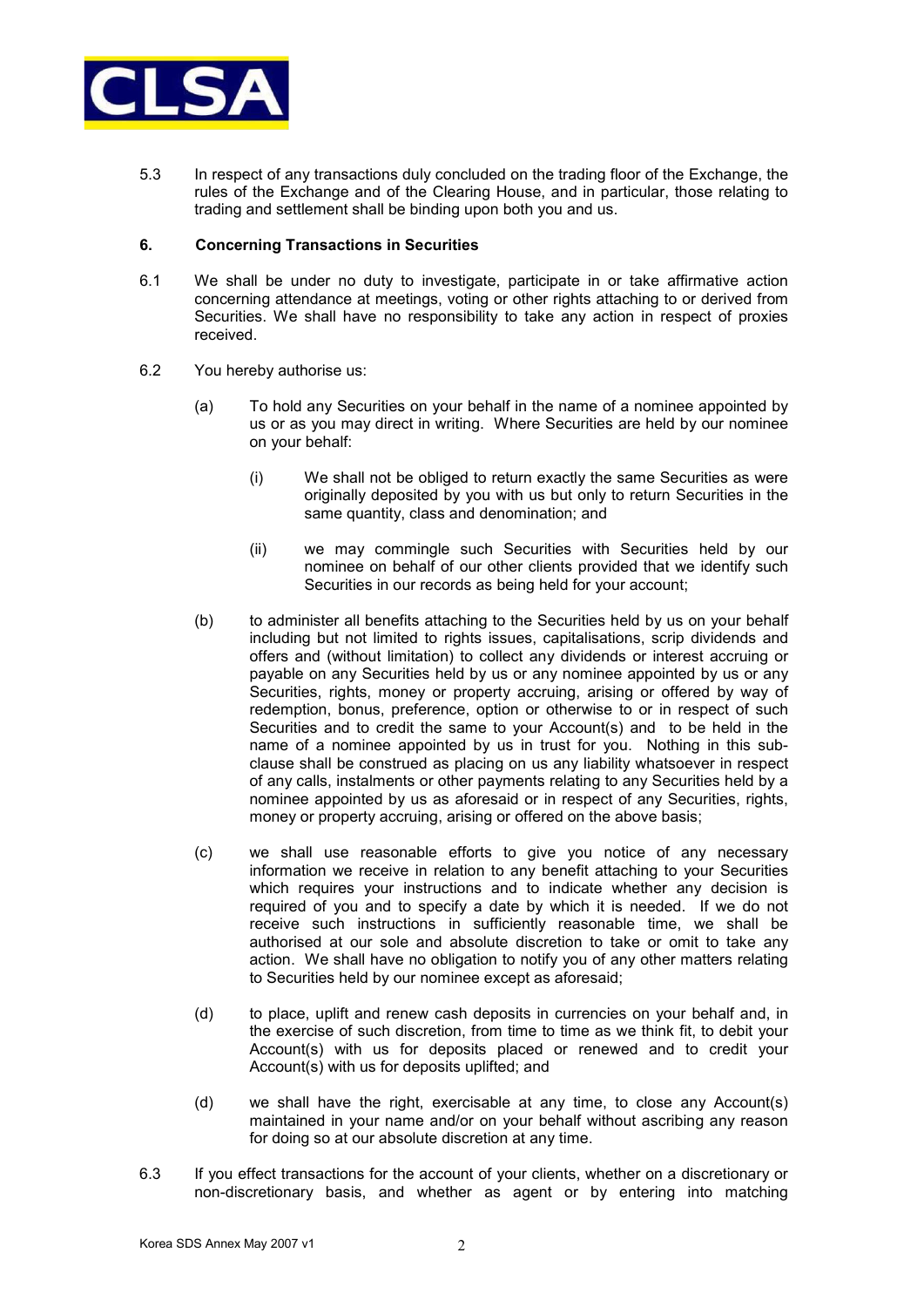

transactions as principal with your clients, you hereby agree that, in relation to a transaction where we have received an enquiry from the Regulators, the relevant provisions of Clauses 6.4 to 6.6 shall apply.

- 6.4 Subject to as provided in Clauses 6.5 and 6.6, you shall, immediately upon our request (which request shall include the relevant contact details of the Regulators), inform the Regulators of the identity, address, occupation and contact details of the client for whose account the transaction was effected and (so far as known to you) of the person with the ultimate beneficial interest in the transaction. You shall also inform the Regulators of the identity, address, occupation and contact details of any third party (if different from the client/ultimate beneficiary) who originated the transaction.
- 6.5 (a) If you effected the transaction for a collective investment scheme, discretionary account or discretionary trust, you shall, immediately upon our request (which request shall include the relevant contact details of the Regulators), inform the Regulators of the identity, address and contact details of the scheme, account or trust and, if applicable, the identity, address, occupation and contact details of the person who, on behalf of the scheme, account or trust, instructed you to effect the transaction.
	- (b) If you effected the transaction for a collective investment scheme, discretionary account or discretionary trust, you shall, as soon as practicable, inform us when your discretion to invest on behalf of the scheme, account or trust has been overridden. In the case where your investment discretion has been overridden, you shall, immediately upon our request (which request shall include the relevant contact details of the Regulators), inform the Regulators of the identity, address, occupation and contact details of the person(s) who has or have given the instruction in relation to the transaction.
- 6.6 If you are aware that your client is acting as intermediary for its underlying client(s), and you do not know the identity, address, occupation and contact details of the underlying client for whom the transaction was effected, you confirm that:
	- (a) you have arrangements in place with your client which entitle you to obtain the information set out in Clauses 6.4 and 6.5, as relevant, from your client immediately upon request; and
	- (b) You will, upon our request in relation to a transaction, promptly request the information set out in Clauses 6.4 and 6.5, as relevant, from your client on whose instructions the transaction was effected, and provide the information to the Regulators as soon as received from your client.

# **7. Maintenance and Operation of Your Account**

- 7.1 Every transaction executed by us for you or on your behalf on the floor of the Exchange shall be subject to a transaction levy and any other levies that the Exchange may from time to time impose and we are hereby authorised to collect any such levies in accordance with the rules prescribed by the Exchange from time to time.
- 7.2 Before the due settlement date in respect of any transaction in Securities which we have executed on your behalf, you will put us in funds to complete such transaction or make good delivery of the Securities to be sold, as the case may be.

#### **7.3 You agree that should you fail to make payment or delivery of Securities as required by Clause 7.2 by the due settlement date, we are hereby authorised to:**

#### **(a) in the case of a purchase transaction, to transfer or sell any such purchased Securities to satisfy your obligations to us; or**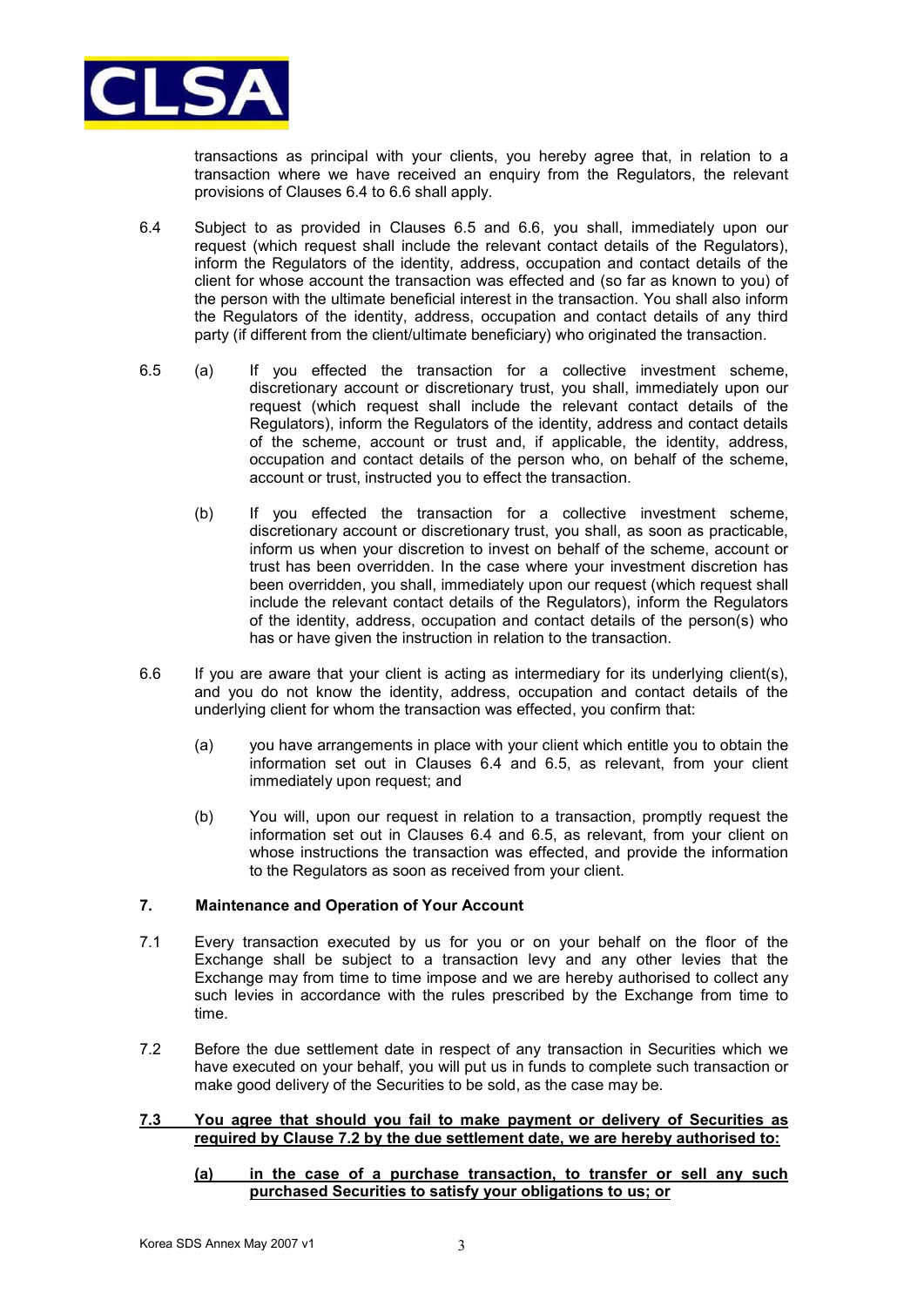

- **(b) in the case of a sale transaction, to borrow and/or purchase such sold Securities to satisfy your obligations to us.**
- **7.4 You hereby acknowledge that you will be responsible to us for any loss, costs, fees and expenses incurred by us in connection with your failure to meet your obligations due by the settlement dates and for any debit balance or other liability owing on any of your Account(s) even if such Account(s) has/have been closed and you shall pay on demand such amount as we may require to discharge this responsibility.**
- 7.5 If we are carrying your Account(s) as clearing broker by arrangement with another broker through whose courtesy your Account(s) has/have been introduced, then until receipt from you of written notice to the contrary, we may accept from such other broker, without inquiry or investigation to or by us, (i) orders for the purchase or sale in your Account(s) of Securities on margin or otherwise, and (ii) any other instructions concerning your Account(s) and that broker shall for all purposes be treated as an authorised signatory of this Account for the purposes of the Terms of Business. We shall not be responsible or liable for any acts or omissions of such other broker or its employees.
- **7.6 Without affecting the generality of any of the Terms of Business, to the extent that you do not reimburse us in full on demand or within the time customarily set by the Exchange or market upon which the Securities are traded, for the cost of any Securities purchased by us on your behalf, we may, but shall have no obligation whatsoever to, advance the balance of the purchase price to you as a loan which shall be repayable, in whole or in part, within 24 hours of demand or such shorter period of time as we may in our absolute discretion determine and shall be secured and bear interest at such rate(s) determined by us to be applicable from time to time.**
- **7.7 In the event that we have to obtain Securities, which we have purchased on your behalf, in the open market, following the failure of a selling broker to deliver such Securities by or on the settlement date, you will be responsible for any difference in price in respect thereof and all incidental expenses incurred in connection with such open market purchase.**
- 7.8 We shall not, without your prior written consent deposit any of your Securities as security for loans or advances or lend or otherwise part with possession of any such Securities for any purpose.
- **7.9 Any obligation which we may have to deliver Securities, deposits of cash, credit balances or other property to you shall in any event be conditional upon you having paid to us all fees, charges, expenses and liabilities owed to us by you under the Terms of Business. You further agree with us not to charge or otherwise encumber any such Securities, deposits of cash, credit balances and property (or any rights in respect thereof) delivered to us without our prior agreement.**
- 7.10 You hereby acknowledge that subject to any Market Requirements and provided that trading is executed competitively in accordance with the rules of the Exchange, we may take the opposite position to your order whether it is on our own account or is on behalf of our other clients and we shall not be liable to account to you for any emoluments, commission, profits or any other benefits whatsoever resulting from our doing any of those things.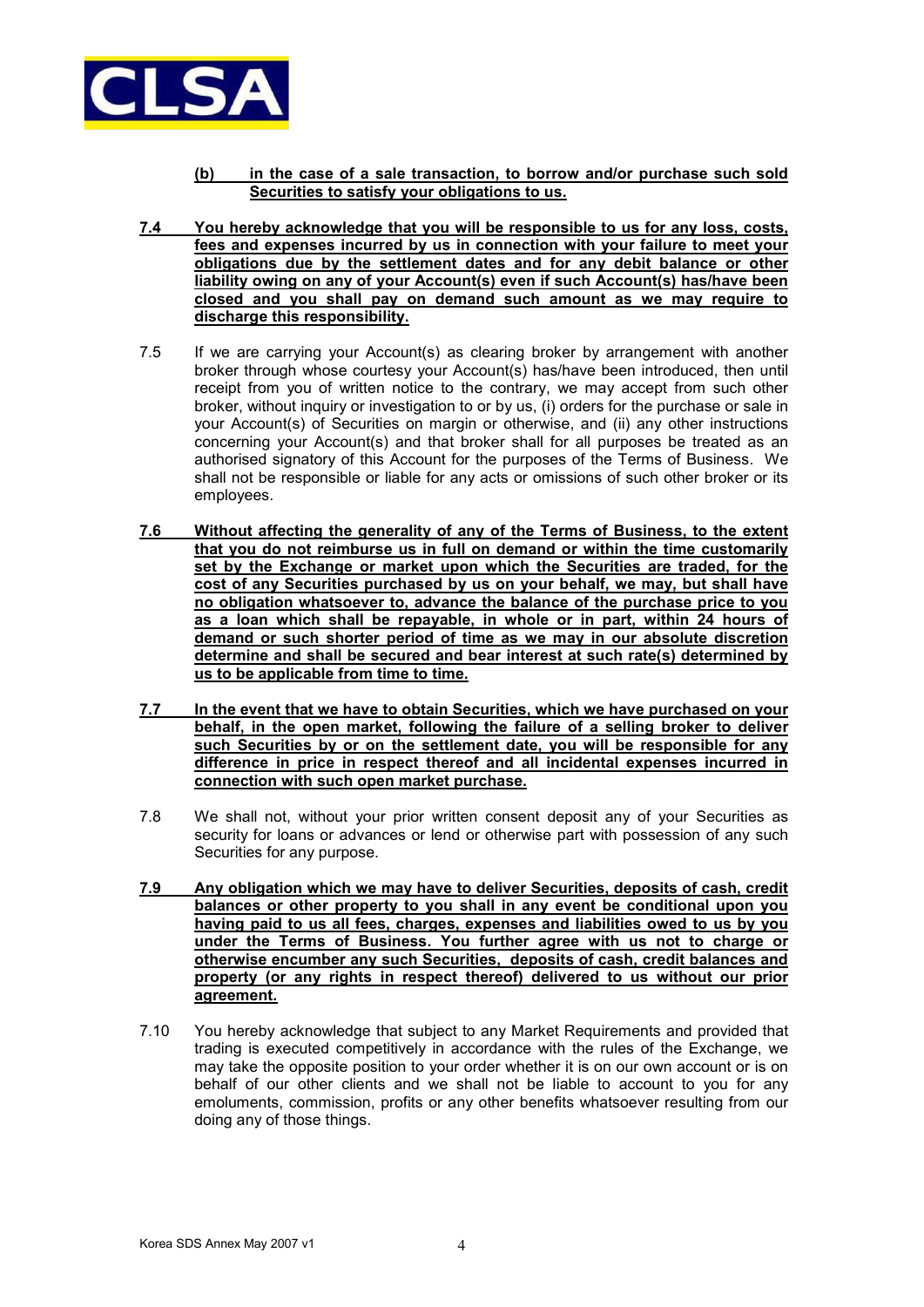

# **8. New Listing of Securities**

- 8.1 In the event that you request and authorise us to apply for Securities in respect of a new listing and/or issue of Securities on the Exchange as your agent and for your benefit or for the benefit of any other person, at that time you hereby warrant to and for our benefit that we have authority to make such application on your behalf.
- 8.2 You shall familiarise yourself and comply with all the terms and conditions governing the Securities of the new listing and/or issue and the application for such new Securities set out in any prospectus and/or offering document and the application form or any other relevant document in respect of such new listing and/or issue and you agree to be bound by such terms and conditions in any such transaction you may have with us.
- 8.3 Unless you notify us otherwise at the same time as, or prior to, your instructions to us to apply for Securities in a particular new listing and/or issue on your behalf, you hereby give to us all the representations, warranties and undertakings which an applicant for Securities in such new listing and/or issue is required to give (whether to the issuer, sponsors, underwriters or placing agents of the relevant Securities, the Exchange or any other relevant regulator or person).
- 8.4 You hereby further declare and warrant, and authorise us to disclose and warrant to the Exchange on any application form (or otherwise) and to any other person as appropriate, that any such application made by us as your agent is the only application made, and the only application intended to be made, by you or on your behalf, to benefit you or the person for whose benefit you are applying. You acknowledge and accept that the aforesaid declaration and warranty will be relied upon by us and by the issuer, sponsors, underwriters or placing agents of the relevant Securities, the Exchange or any other relevant regulator or person in respect to any application made by us as your agent.
- 8.5 You acknowledge that any application made by an unlisted company which does not carry on any business other than dealing in securities and in respect of which you exercise statutory control shall be deemed to be an application made for your benefit.
- 8.6 You undertake to provide to us such information and take such additional steps and make such additional representations, warranties and undertakings as may be required in accordance with such Market Requirements as we may in our absolute discretion determine from time to time.
- 8.7 In relation to a bulk application to be made by us or our agent, you acknowledge and agree:
	- (a) that such bulk application may be rejected for reasons which are unrelated to you and your application and neither us nor our agent shall, in the absence of fraud or wilful default, be liable to you or any other person in consequence of such rejection; and
	- (b) to indemnify us in accordance with Clause 22 of the Terms of Business if such bulk application is rejected either in circumstances where the representations and warranties have been breached or otherwise because of factors relating to you. You acknowledge that you may also be liable in damages to other persons affected by such breach or other factors.